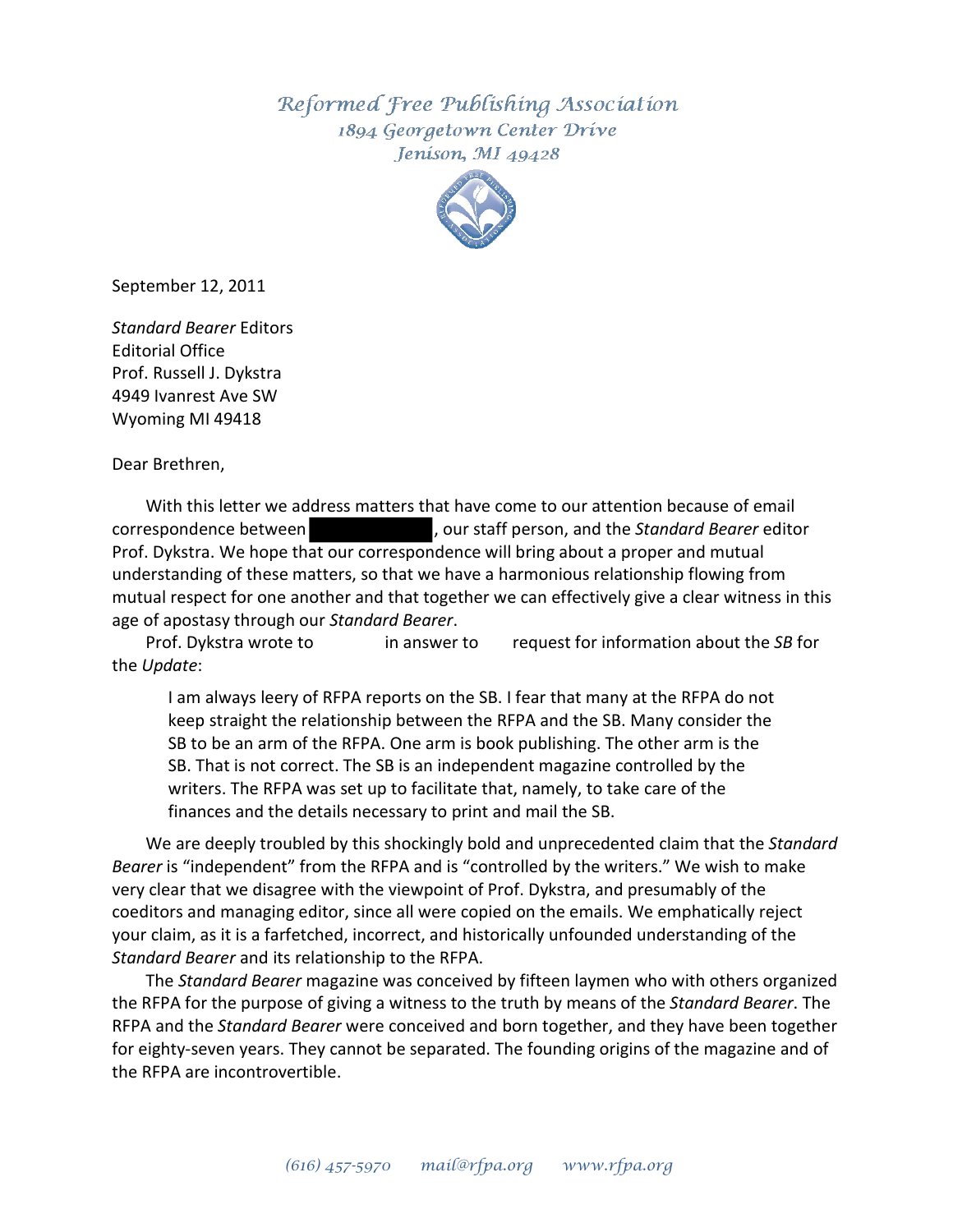The purpose of the RFPA is "to witness to the truth contained in the Word of God and expressed in the Three Forms of Unity…[and] to reveal false and deceptive views repugnant thereto." The very next article adds that "to effectuate the purpose…the Association shall…publish and distribute a magazine to be known as the *Standard Bearer*."

The constitution is clear: the *Standard* Bearer belongs to the RFPA. To claim that the SB is independent from the RFPA, as Prof. Dykstra suggests, is to set aside the RFPA constitution.

In addition, the constitution makes the RFPA a "publisher." Repeatedly, in correspondences the editors inform the board that its role is a mere perfunctory one of "printing." This idea belittles the very spiritual purpose of the RFPA rooted in the office of all believers. Not to recognize this and to keep insisting on a mere perfunctory role is to cut the spiritual heart and motivation out of the RFPA.

At the 1945 annual association meeting, Rev. Hoeksema explained the *correct* relationship of the *Standard Bearer* to the RFPA.

The Standard Bearer, and the association that sponsors its publication, are not part of the Church as an institute…they function in virtue…of the office of believers…The Standard Bearer…[and the society] are free. This freedom implies that we are not hampered by purely institutional bonds, and are not motivated by mere, formal, institutional considerations or prepossessions…

This [freedom] also implies that the Standard Bearer is *yours* [the association's]…It is not the organ of any consistory, classis or synod. *Nor is it under the sovereign control of the editors that fill its pages.* It is *yours***.** The Standard Bearer…is *your* paper; it is a means through which *you* have the opportunity to sound forth the testimony in behalf of the Reformed truth…..To have such a paper, to be able to let this testimony be heard as much as possible, is *your* privilege. To render this testimony…is *your* responsibility (vol. 22, 128– 130; emphasis added).

The RFPA board understands that the editors (writers) have been given the "care" of the contents and the primary responsibility for the effective witness of the *Standard Bearer* in every issue. How do they have this "care" of the contents but not "sovereign control" of the magazine?

Hoeksema explained: "Even as our free Christian Schools are not ultimately controlled by the teachers, but by the parents; so the Standard Bearer, though the contents are the *care of the editors*, is *your* [the association's] paper." As the schools are not controlled by the teachers, the *Standard Bearer* is not *controlled* by the writers. The teachers have the "care" of the day-today content of their instruction, but they must not imagine they have "sovereign control" of the school. They must not operate with the notion that they exercise a sovereign determination of what is taught in the school. The teachers' work is always subject to the school board (in behalf of the parents). The school board must always judge their work, and the teachers are answerable to this supervision of the board (on behalf of the association). In the event the teachers would become negligent or unfaithful in carrying out their task, they must answer to the board for this neglect of their task. Hoeksema reminded the RFPA that the members are responsible (ultimately) for the *Standard Bearer* and its continuing effective witness to distinctive Protestant Reformed truth. He emphasized that it is paramount for the association (and its board) to remember this. The *Standard Bearer* is their witness as believers. In other words, if the editors were negligent to make a full and effective witness to the truth and the